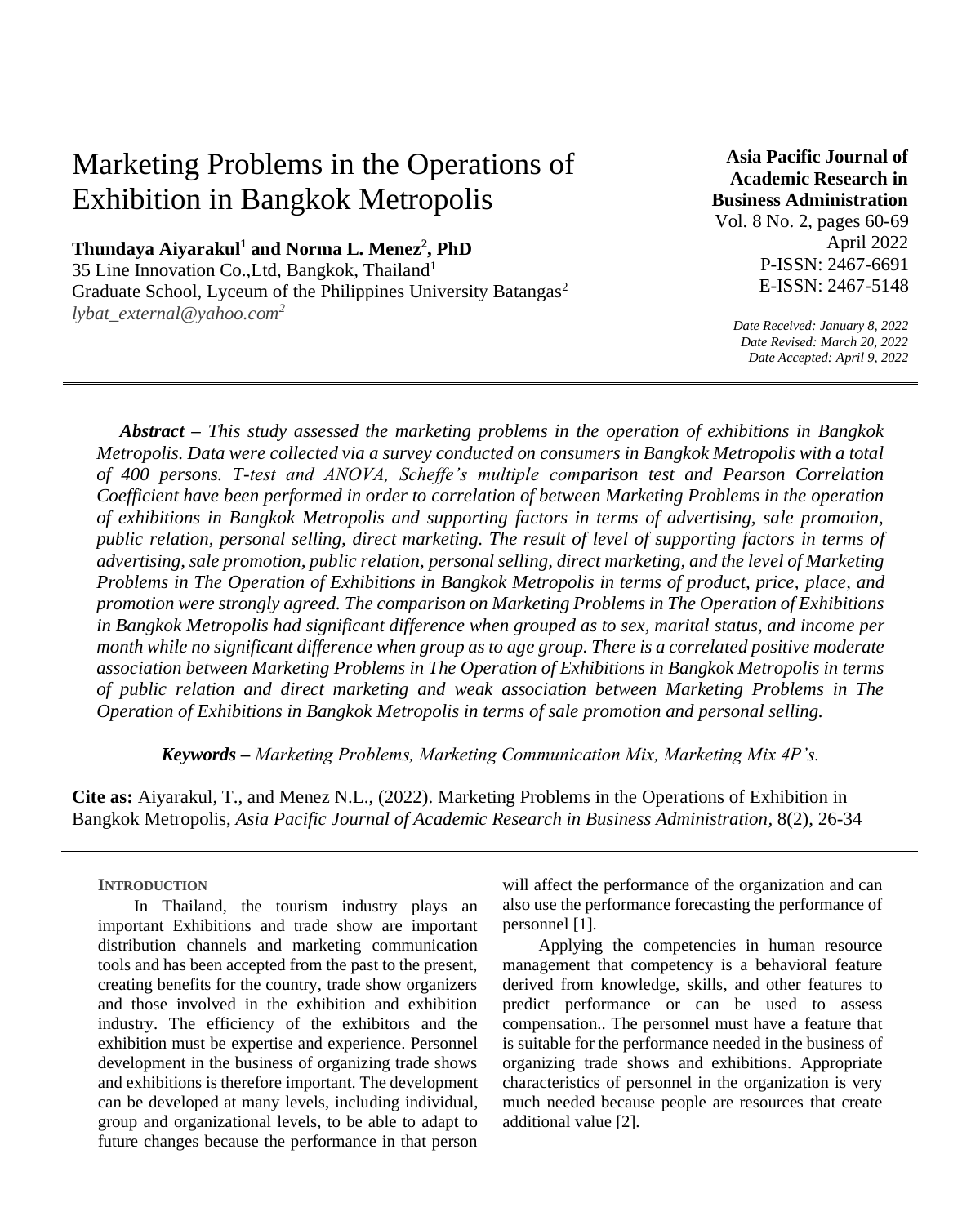Event marketing activities also employ exhibitions. Each product is thought to attract the target group and the company can generate sales so it is an alternative that is indispensable. For business operators or organizations in addition to promoting products or services, it capitalizes marketing in stimulating sales. Moreover, it is also a tool to communicate to the target group according to the desired objectives.

Moreover, marketing causes interaction between target groups or consumers and brands. This interaction will make the target group feel more involved which resulting in loyalty to the brand or organization. The trade show is one of the marketing activities which make the seller or business operators meet directly with the target group and more importantly, have access to personal interaction. At present, there are many different product exhibitions that vary according to the needs of the target group.

The study is beneficial to describe Marketing Problems in The Operation of Exhibitions in Bangkok Metropolis for exhibition organizers, entrepreneurs, and marketing managers. This study shall be used to improve marketing strategies and to solve problems and use to important information for develop products that will allow manufacturers to create a competitive advantage and still leave to the people their decision to buy products in the exhibition.

#### **OBJECTIVES OF THE STUDY**

This study assessed the Marketing Problems in the Operation of Exhibitions in Bangkok Metropolis.

More specifically, to present the demographic profile of the consumers in terms of sex, age group, educational attainment, marital status and Income per month; to determine the level of the supporting factors in terms of advertising, sale promotion, public relation, personal selling and direct marketing; to determine the level of Marketing Problems in The Operation of Exhibitions in Bangkok Metropolis in terms of product, price, place and promotion; to test the significant difference on Marketing Problems in The Operation of Exhibitions in Bangkok Metropolis when grouped according to profile variables; to test the significant correlation between Marketing Problems in The operation of Exhibitions in Bangkok Metropolis and supporting factors in terms of advertising, sale promotion, public relation, personal selling and direct marketing, and to prepare strategies action plan for

improve the operation of exhibitions in Bangkok Metropolis.

### **MATERIALS AND METHODS**

#### **Research Design**

This study used quantitative research design method to determine Marketing Problems in The Operation of Exhibitions in Bangkok Metropolis and supporting factors. It also utilized a descriptive research design with survey method is applied in the study. The researcher has used both the primary and the secondary data for the purpose of this study. Secondary data were collected from available books, publications, research studies and websites.

## **Participants**

The target population of the study is composed of consumers in Bangkok Metropolis. The total population is 5,502,929 persons. The sample size is 400 using the Yamane formula [3] with a margin of error of 5%.

**Table 1.** *Frequency and Percentage of the Respondents' Profile (N=300)* 

| <b>Profile Variables</b>      | <b>Frequency</b> | Percentage<br>(%) |
|-------------------------------|------------------|-------------------|
| <b>Sex</b>                    |                  |                   |
| Male                          | 151              | 37.25             |
| Female                        | 249              | 62.25             |
| Age group (years)             |                  |                   |
| Less than 25 years old        | 55               | 13.75             |
| 25-35 years old               | 157              | 39.25             |
| 36-45 years old               | 88               | 22.00             |
| 46-55 years old               | 62               | 15.50             |
| 56-60 years old               | 24               | 6.00              |
| Rather than 60 years old      | 14               | 3.50              |
| <b>Educational attainment</b> |                  |                   |
| Undergraduate Studies         | 64               | 16.00             |
| Bachelor's degree             | 289              | 72.25             |
| Post-graduate Degree          | 47               | 11.75             |
| Marital status                |                  |                   |
| Single                        | 100              | 25.00             |
| Married                       | 286              | 71.50             |
| Widow/Separated               | 14               | 3.50              |
| Income per month              |                  |                   |
| Less than 20,000 baht         | 7                | 1.75              |
| 20,001-30,000 baht            | 74               | 18.50             |
| 30,001-40,000 baht            | 230              | 57.50             |
| 40,001-50,000 baht            | 42               | 10.50             |
| 50,001-60,000 baht            | 33               | 8.25              |
| Rather than 60,000 baht       | 14               | 3.50              |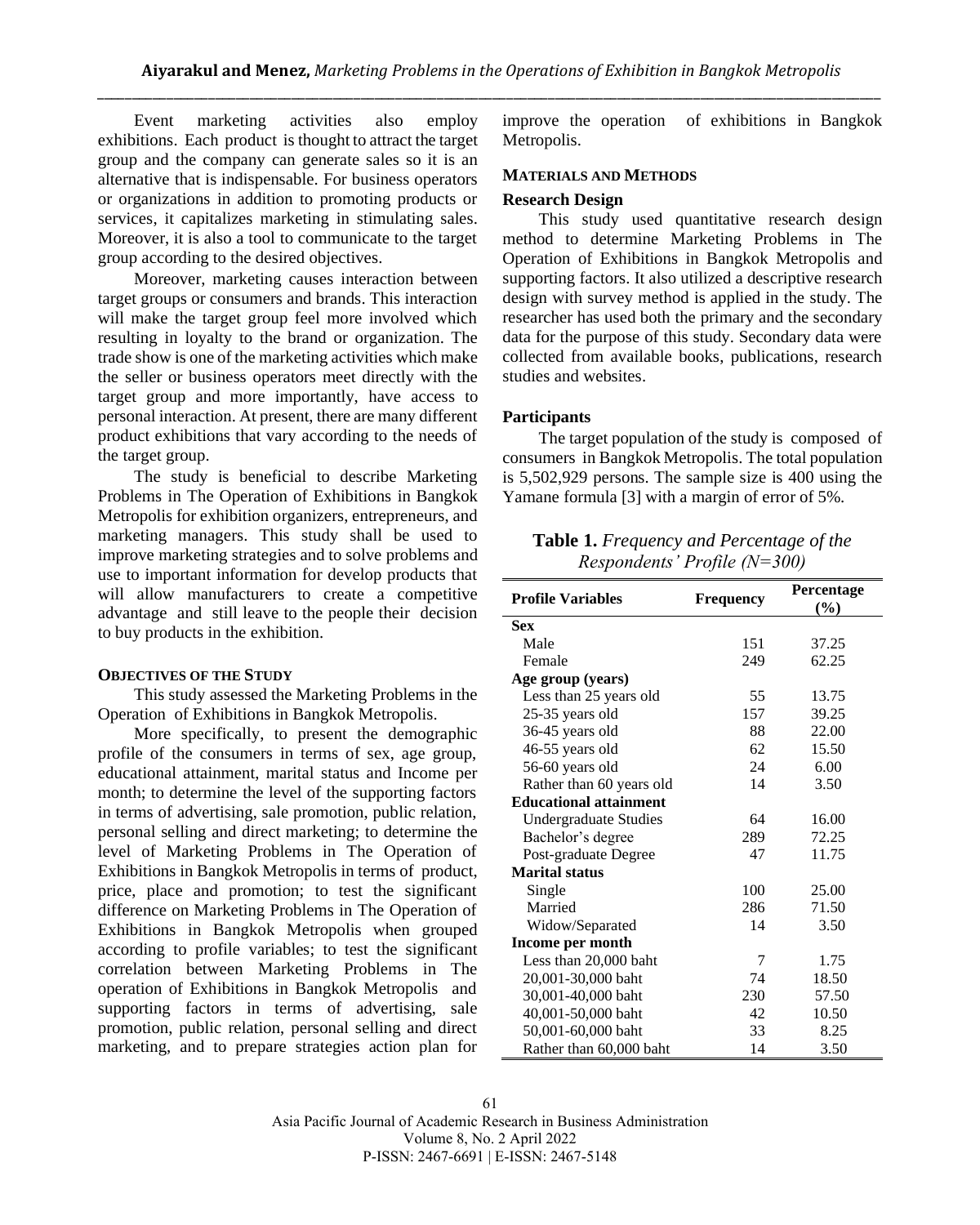Respondents were identified using simple proportional allocation. Accidental sampling was used in consumers in Bangkok Metropolis to acquire a sample of 400 selected from consumers in Bangkok Metropolis.

Data were collected via a survey conducted on consumers in Bangkok Metropolis. A total of 400 questionnaires were distributed out, off which 400 questionnaires were returned and usable for analysis. The number of questionnaires returned represents about 100 percent of the total number of questionnaires distributed.

Table 1 presents distribution of respondents' profile in terms of sex, age group, the educational attainment, marital status, and income per month. Table show that most of the respondents are e male (37.25%) with belong to 25-35 years old (39.25). Distribution in educational attainment most of the respondents are holding (72.25). In terms of marital status, it shows that 286 or 71.50% of them are married status and with a monthly income of 30,001-40,000 baht. The results manifested that this groups of respondents were most interested in new technology and innovation product in exhibition.

## **Data Gathering Instrument**

The researcher used accidental sampling distributing the questionnaire to 400 consumers in Bangkok Metropolis. Accidental sampling according is a technique whereby chance the samples are included in the study based on their availability at the time the sampling takes place, before its distribution the researcher requested also for the assistance for distribution and retrieval of the survey instrument to consumers in Bangkok Metropolis.

The researcher used self-made questionnaire which was constructed because of literature review and related studies analysis. The instrument has three (3) Parts, Part I dealt with demographic profile of consumers; Part II dealt with supporting factors using Marketing Communication Mix regards to advertising, sale promotion, public relation, personal selling, and direct marketing develop from Hemsuda Santi [4]. Marketing Communication Mix develop by McCarthy [5] determined the mix of marketing communications as a specific combination of elements: advertising, personal selling, sales promotion, public relations, and direct marketing that companies use to implement their targets for advertising and marketing. All communication activities must be well prepared and

conducted in good order through comprehensive management; Part III dealt with Marketing Problems in The Operation of Exhibitions in Bangkok Metropolis develop from Busaba Wongsa [6] using Marketing Mix 4P's regards to product, price, place, and promotion which the researcher focused the items in a more customer oriented considering Marketing Problems in The Operation of Exhibitions in Bangkok Metropolis. Marketing Mix developed by Niel Borden on 4P's of Marketing classification in 1960, which has since been used by marketers throughout the world. McCarthy [5] clustered these multiple items into four high level categories that we now know as the 4P's. A closedended interview-schedule was designed to collect data from consumer that decision making to purchase product in exhibition.

#### **Procedure**

The five-point Likert scale (Likert, 1967) was used to measure respondent's perceptions of Marketing Problems in The Operation of Exhibitions in Bangkok Metropolis and supporting factors with the following assigned values: A 5-point scale has been used which is denoted by 1=Strongly Disagree (SD), 2=Disagree (D), 3=Moderately Agree (MD), 4=Agree (A), and 5=Strongly Agree (SA).

Quantitative data analysis was conducted using descriptive statistics: mean, median, standard deviation, frequency, percentage. To measure level of Marketing Problems in The Operation of Exhibitions in Bangkok Metropolis and supporting factors. And Inferential Statistics: t-test and One Way ANOVA, and Pearson Correlation Coefficient at 0.05 level of significance.

### **RESULTS AND DISCUSSION**

### **Table 2.** *Summary of Supporting Factors*

| <b>Supporting factors</b> | WM   | VI        | Rank                  |
|---------------------------|------|-----------|-----------------------|
| 1. Advertising s          | 4.73 | SА        |                       |
| 2. Sale promotion         | 4.78 | <b>SA</b> | 2                     |
| 3. Public relation        | 4.75 | <b>SA</b> | 3                     |
| 4. Personal selling       | 4.79 | <b>SA</b> |                       |
| 5. Direct marketing       | 4.69 | SA        |                       |
| <b>Composite Mean</b>     | 4.75 |           | <b>Strongly Agree</b> |

*Legend: 4.50 – 5.00 = Strongly Agree (SA); 3.50 – 4.49 = Agree (A); 2.50 – 3.49 = Moderately Agree (MA), 1.50 – 2.49 = Disagree (D); 1.00– 1.49 = Strongly disagree (SD)*

Table 2 presents summary of supporting factors. As seen as in table it has a composite mean of 4.75 with verbal interpretation of strongly agree.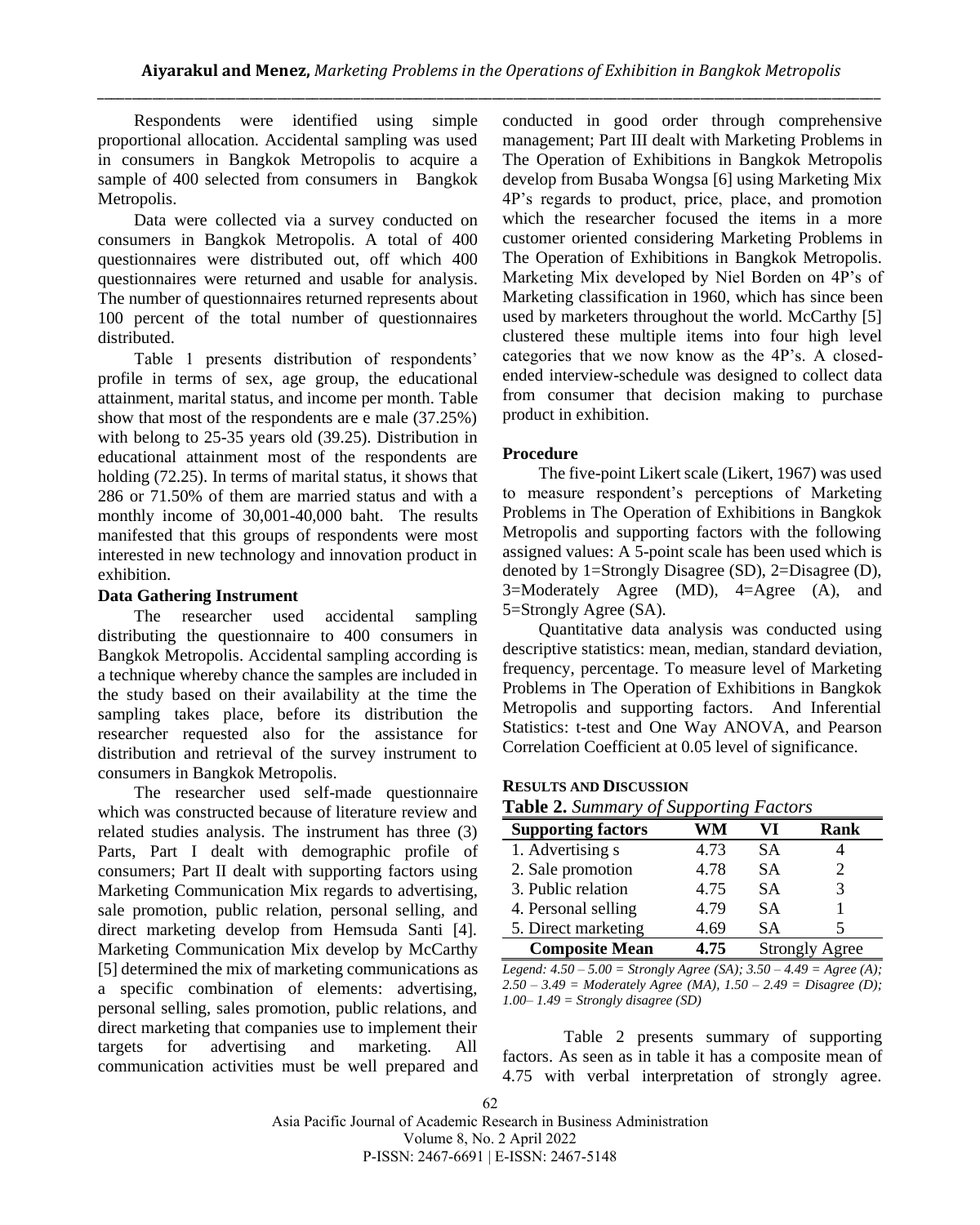Among the items cited the personal selling (4.79), sale promotion (4.78) and public relation (4.75) got the highest weighted mean. While the advertising (4.73) and direct marketing (4.69) got the lowest weighed mean but still with strongly agree verbal interpretation.

These results show that most consumers focus on personal selling and found personal selling is an important factor to motivate consumers to decision making to buy product in exhibition.

The operation of the exhibition organizer and exhibition organizer is an intermediary to coordinate with all parties involved. Personnel characteristics should have eight important characteristics: 1) have skills in good communication Because communication is important, work in coordination, if there are false communication, may cause misunderstanding until conflicts occur [7]; 2) Language knowledge. Because in coordination, sometimes there may be a need to communicate with foreigners who give language as another matter that is important. Personnel in the exhibition and exhibition business should have knowledge of languages from two or more languages; 3) Have the ability to work as a team. Because the coordination must have two or more parties involved in the work, which requires cooperation within the team to accomplish the goal [8]; 4) have a good personality because those with good personality can create credibility for the coordinator [9]; 5) have knowledge about communication technology Because sometimes contact may be contacted via electronic media because it is convenient and fast [10]; 6) be creative Because creativity creates new things that are different, making them able to create competitive advantage [11]; 7) have achievement motivations because the achievement motivation has resulted in personnel having Efforts to achieve the goals set forth [12]. The last important aspect is 8) morality and ethics. Because the moral and ethical personnel are honest and not corrupt, resulting in more efficient operation of the organization. Personnel with these characteristics will be able to work in the exhibition business efficiently and organizations that have personnel with these characteristics will be able to compete in the exhibition and exhibition business as well and using Marketing Communication Mix strategy as a tool to operate the exhibition [13].

Table 3 shows the Marketing Problems in The Operation of Exhibitions in Bangkok Metropolis with composite mean of 4.70 and with verbal interpretation of strongly agree.

**Table 3.** *Summary of Marketing Problems in The Operation of Exhibitions in Bangkok Metropolis*

| <b>Marketing Problems</b> | WМ   | VI        | Rank                  |
|---------------------------|------|-----------|-----------------------|
| 1. Product                | 4.70 | - SA      | 2.5                   |
| 2. Price                  | 4.72 | <b>SA</b> |                       |
| 3. Place                  | 4.70 | <b>SA</b> | 2.5                   |
| 4. Promotion              | 4.68 | <b>SA</b> |                       |
| <b>Composite Mean</b>     | 4.70 |           | <b>Strongly Agree</b> |

*Legend: 4.50 – 5.00 = Strongly Agree (SA); 3.50 – 4.49 = Agree (A); 2.50 – 3.49 = Moderately Agree (MA), 1.50 – 2.49 = Disagree (D); 1.00– 1.49 = Strongly disagree (SD)*

As seen as in the result, most of the respondent strongly agree that the price (4.72) is the main marketing problems followed by product and place (4.75). The least is the promotion (4.68). These results determine the opinion of consumer towards to induce attitudes and behaviors to buy product of consumer who visit exhibition in Bangkok Metropolis. Saree (2004 cited in Hemsuda, 2015) state that having a product that can meet the needs of the target customers sell at an acceptable price and consumers are willing to pay because it looks good. Quality price that they can pay for quality products. The price strategy that makes a difference in price to encourage consumption behavior. The product must receive expert advice and knowledge of seller in exhibition. The exhibitor must choose Personnel with knowledge and able to advise on the quality of the product, the price that is suitable for the product quality and prices for admission to exhibitions, inexpensive products and attractive sales promotions is an important factor to make the trade show successful.

Table 4 presents the difference between Marketing Problems in The Operation of Exhibitions in Bangkok Metropolis when grouped according to sex was found based on the t-test analysis. It was found that Marketing Problems in the Operation of Exhibitions in Bangkok Metropolis had significant between Marketing Problems in the Operation of Exhibitions in Bangkok Metropolis when difference group of sex (t =  $-2.594$ , Sig.=0.010, p<0.05) and had no significant between Marketing Problems in The Operation of Exhibitions in Bangkok Metropolis in terms of price, place, and promotion when difference group of sex and had significant between Marketing Problems in The Operation of Exhibitions in Bangkok Metropolis in terms of product  $(t = . -2.911, Sig = 0.004, p < 0.05)$  at significant of 0.05 level.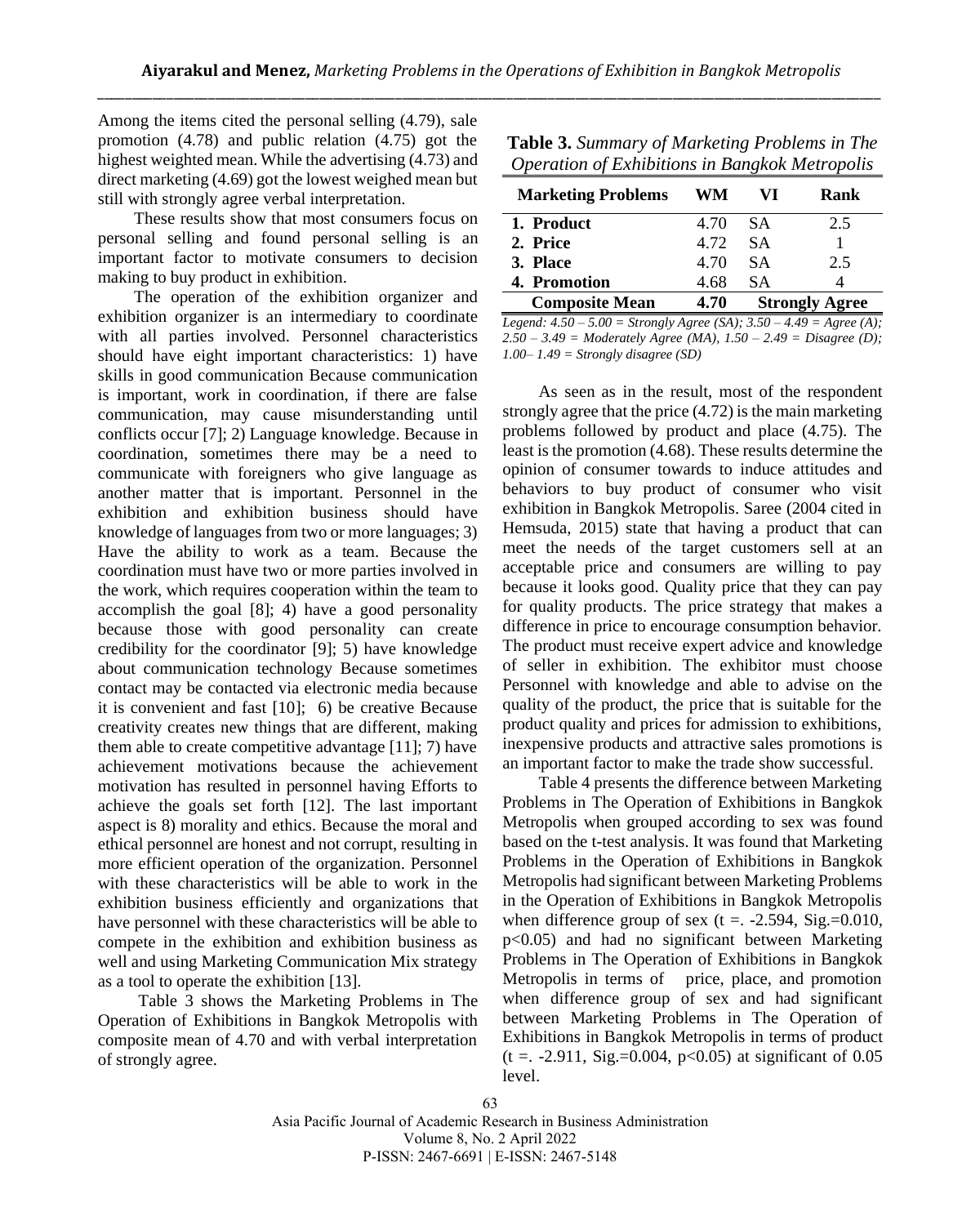| <b>Variable</b>  |              |     | <b>Marketing Mix</b> |      |         |          |         |
|------------------|--------------|-----|----------------------|------|---------|----------|---------|
|                  |              | N   | <b>Mean</b>          | S.D. | df      | t        | Sig.    |
| <b>JoProduct</b> | male         | 151 | 4.62                 | .471 | 266.336 | $-2.911$ | $.004*$ |
|                  | Female       | 249 | 4.75                 | .379 |         |          |         |
|                  | <b>Total</b> | 400 | 4.70                 | .420 |         |          |         |
| <b>Price</b>     | male         | 151 | 4.68                 | .446 | 271.984 | $-1.751$ | .081    |
|                  | Female       | 249 | 4.75                 | .369 |         |          |         |
|                  | <b>Total</b> | 400 | 4.72                 | .400 |         |          |         |
| <b>Place</b>     | male         | 151 | 4.66                 | .407 | 398     | $-1.307$ | .192    |
|                  | Female       | 249 | 4.72                 | .412 |         |          |         |
|                  | <b>Total</b> | 400 | 4.70                 | .410 |         |          |         |
| <b>Promotion</b> | male         | 151 | 4.66                 | .271 | 398     | $-.852$  | .395    |
|                  | Female       | 249 | 4.69                 | .280 |         |          |         |
|                  | <b>Total</b> | 400 | 4.68                 | .277 |         |          |         |
| <b>Total</b>     | male         | 151 | 4.65                 | .273 | 398     | $-2.594$ | $.010*$ |
|                  | Female       | 249 | 4.73                 | .265 |         |          |         |
|                  | <b>Total</b> | 400 | 4.70                 | .270 |         |          |         |

**Table 4.** *Difference of Marketing Problems in The Operation of Exhibitions when grouped according to Sex*

 *\*p<0.05 Significant at the 0.05 level (2-tailed).*

This result show that Marketing Problems in The Operation of Exhibitions in Bangkok Metropolis include product different when group sex different, but Marketing Problems in The Operation of Exhibitions in Bangkok Metropolis include product not different when group sex different. This result show that Marketing Problems in The Operation of Exhibitions in Bangkok Metropolis include product different when group sex different, but Marketing Problems in The Operation of Exhibitions in Bangkok Metropolis include product not different when group sex different.

Table 5 shows the result of difference in Marketing Problems in The Operation of Exhibitions in Bangkok Metropolis when grouped according to age group. There is no significant difference between Marketing Problems in The Operation of Exhibitions in Bangkok Metropolis and age group  $(F= 0.971, Sig.=0.435,$ p>0.000) was a determinant had no difference

**Table 5** *Difference of Marketing Problems in The Operation of Exhibitions When grouped according to age* 

| $\cdot$<br><b>Variables</b> | Ō.<br><b>Variance</b> | <b>Sum of Square</b> | df             | $\mathbf \sigma$<br><b>Mean Square</b> | $\mathbf{\mathcal{C}}$<br>F | $\mathbf{\mathcal{L}}$<br>Sig. |
|-----------------------------|-----------------------|----------------------|----------------|----------------------------------------|-----------------------------|--------------------------------|
| <b>Product</b>              | Between               | 1.506                | $\overline{2}$ | .753                                   | 4.335                       | $.014*$                        |
|                             | Within                | 68.939               | 397            | .174                                   |                             |                                |
|                             | <b>Total</b>          | 70.444               | 399            |                                        |                             |                                |
| <b>Price</b>                | <b>Between</b>        | 2.622                | $\overline{2}$ | 1.311                                  | 8.482                       | $.000*$                        |
|                             | Within                | 61.354               | 397            | .155                                   |                             |                                |
|                             | <b>Total</b>          | 63.975               | 399            |                                        |                             |                                |
| <b>Place</b>                | <b>Between</b>        | .760                 | $\overline{2}$ | .380                                   | 2.272                       | .104                           |
|                             | Within                | 66.435               | 397            | .167                                   |                             |                                |
|                             | <b>Total</b>          | 67.196               | 399            |                                        |                             |                                |
| <b>Promotion</b>            | <b>Between</b>        | .667                 | $\overline{2}$ | .333                                   | 4.424                       | $.013*$                        |
|                             | Within                | 29.911               | 397            | .075                                   |                             |                                |
|                             | <b>Total</b>          | 30.577               | 399            |                                        |                             |                                |
| <b>Total</b>                | Between               | 1.179                | $\mathbf{2}$   | .589                                   | 8.393                       | $.000*$                        |
|                             | Within                | 27.876               | 397            | .070                                   |                             |                                |
|                             | <b>Total</b>          | 29.054               | 399            |                                        |                             |                                |

*\*p<0.05 Significant at the 0.05 level (2-tailed).*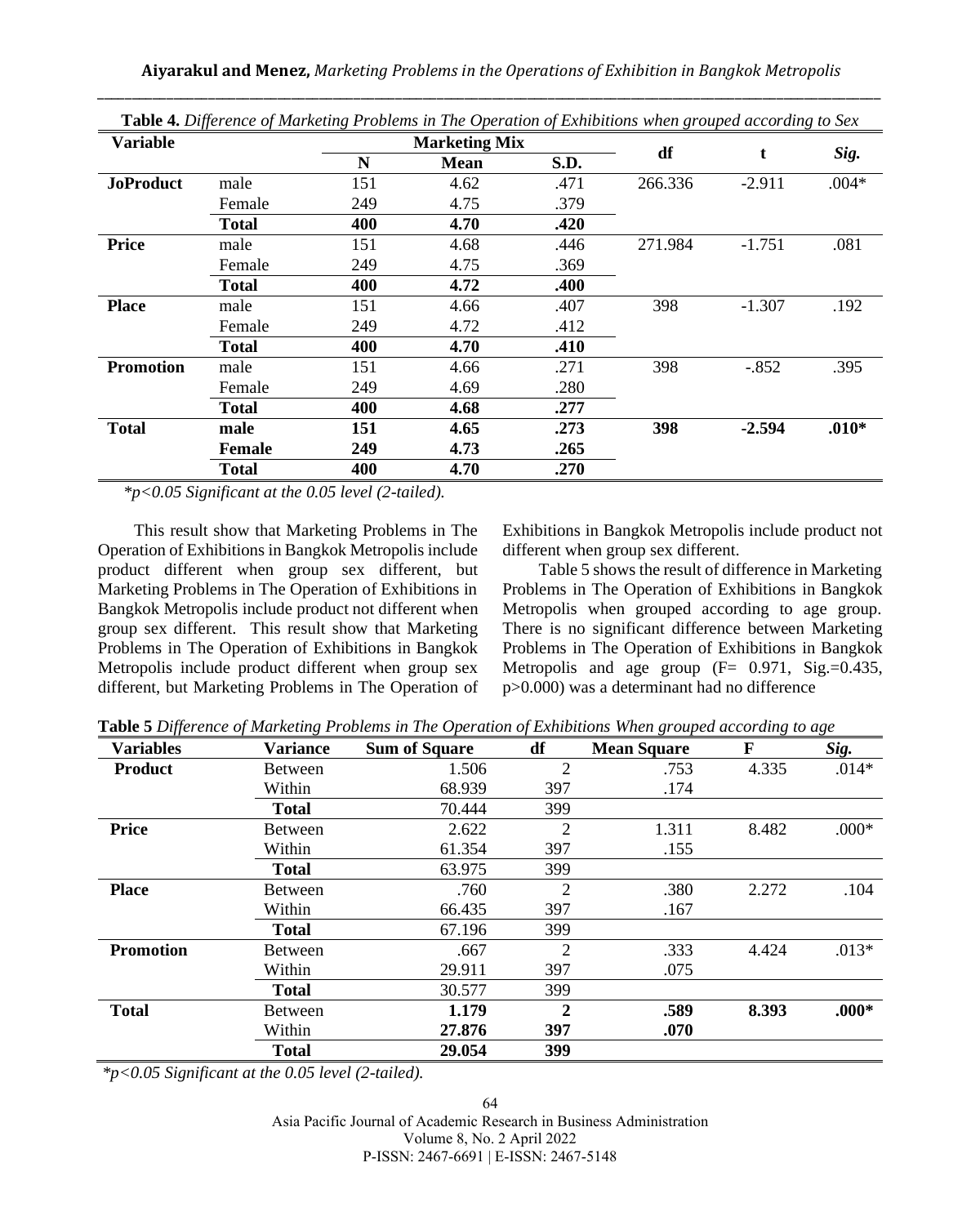It is found out that there is a significant between Marketing Problems in The Operation of Exhibitions in Bangkok Metropolis in terms of place  $(F = 2.514,$  $Sig = .029, p < 0.000$  and promotion (F= 5.964,  $Sig = .000$ ,  $p < 0.000$ ) when age group difference and had no significant between Marketing Problems in The Operation of Exhibitions in Bangkok Metropolis in terms of product, price when difference group of age group at significant of 0.05 level. Because distribution channels mean sending products and services from manufacturers to consumers with various channels Service provider location and accessibility are another important factor.

However, the difficulty of access is not only physical but includes communication. Therefore, the types of distribution channels and coverage are

important. Each distribution channel will have the ability to generate sales and have different costs and promotion is to create consumer satisfaction towards the brand or service to convince the attitude and make a purchase [14]. According to the research done in Thailand, by He [15] found that promotion regards to free gifts, advertising affect decision to buy product.

Table 6 shows the result of a difference between Marketing Problems in The Operation of Exhibitions in Bangkok Metropolis when grouped according to educational attainment. A significant between difference Marketing Problems in The Operation of Exhibitions in Bangkok Metropolis in terms of product  $(Sig. = .014, p<0.05)$ , price  $(Sig. = .000, p<0.05)$ , promotion (Sig.=.013,  $p<0.05$ ) at significant of 0.05 level.

**Table 6.** *Difference of Marketing Problems in The Operation of Exhibitions in Bangkok Metropolis When grouped according to Educational Attainment* 

| <b>Variables</b> | <b>Variance</b> | <b>Sum of Square</b> | df             | <b>Mean Square</b> | F     | Sig.    |
|------------------|-----------------|----------------------|----------------|--------------------|-------|---------|
| <b>Product</b>   | <b>Between</b>  | 1.506                | 2              | .753               | 4.335 | $.014*$ |
|                  | Within          | 68.939               | 397            | .174               |       |         |
|                  | <b>Total</b>    | 70.444               | 399            |                    |       |         |
| Price            | <b>Between</b>  | 2.622                | $\overline{2}$ | 1.311              | 8.482 | $.000*$ |
|                  | Within          | 61.354               | 397            | .155               |       |         |
|                  | <b>Total</b>    | 63.975               | 399            |                    |       |         |
| <b>Place</b>     | <b>Between</b>  | .760                 | 2              | .380               | 2.272 | .104    |
|                  | Within          | 66.435               | 397            | .167               |       |         |
|                  | <b>Total</b>    | 67.196               | 399            |                    |       |         |
| <b>Promotion</b> | <b>Between</b>  | .667                 | $\overline{2}$ | .333               | 4.424 | $.013*$ |
|                  | Within          | 29.911               | 397            | .075               |       |         |
|                  | <b>Total</b>    | 30.577               | 399            |                    |       |         |
| <b>Total</b>     | <b>Between</b>  | 1.179                | $\mathbf{2}$   | .589               | 8.393 | $.000*$ |
|                  | Within          | 27.876               | 397            | .070               |       |         |
|                  | <b>Total</b>    | 29.054               | 399            |                    |       |         |

*\*p<0.05 Significant at the 0.05 level (2-tailed).*

This is determinant on difference Marketing Problems in The Operation of Exhibitions in Bangkok Metropolis and difference Marketing Problems in The Operation of Exhibitions in Bangkok Metropolis in terms of product, price, promotion when educational attainment difference. But Marketing Problems in The Operation of Exhibitions in Bangkok Metropolis does not difference in terms of place when education attainment difference. Because place is an important factor to make a problem in operation of exhibitions in Bangkok Metropolis. Most of consumers receive

information about product, price, and promotion in each shop that sold their product in exhibition.

Making a purchase decision the sample group focuses on the variety of products. Appropriateness of the price and quality and followed by the appropriateness of the price and the amount of the decision to buy products. Consumers gave the highest importance on the appropriateness of the price and quality followed by the appropriateness of the price and the amount of the decision to buy products [16].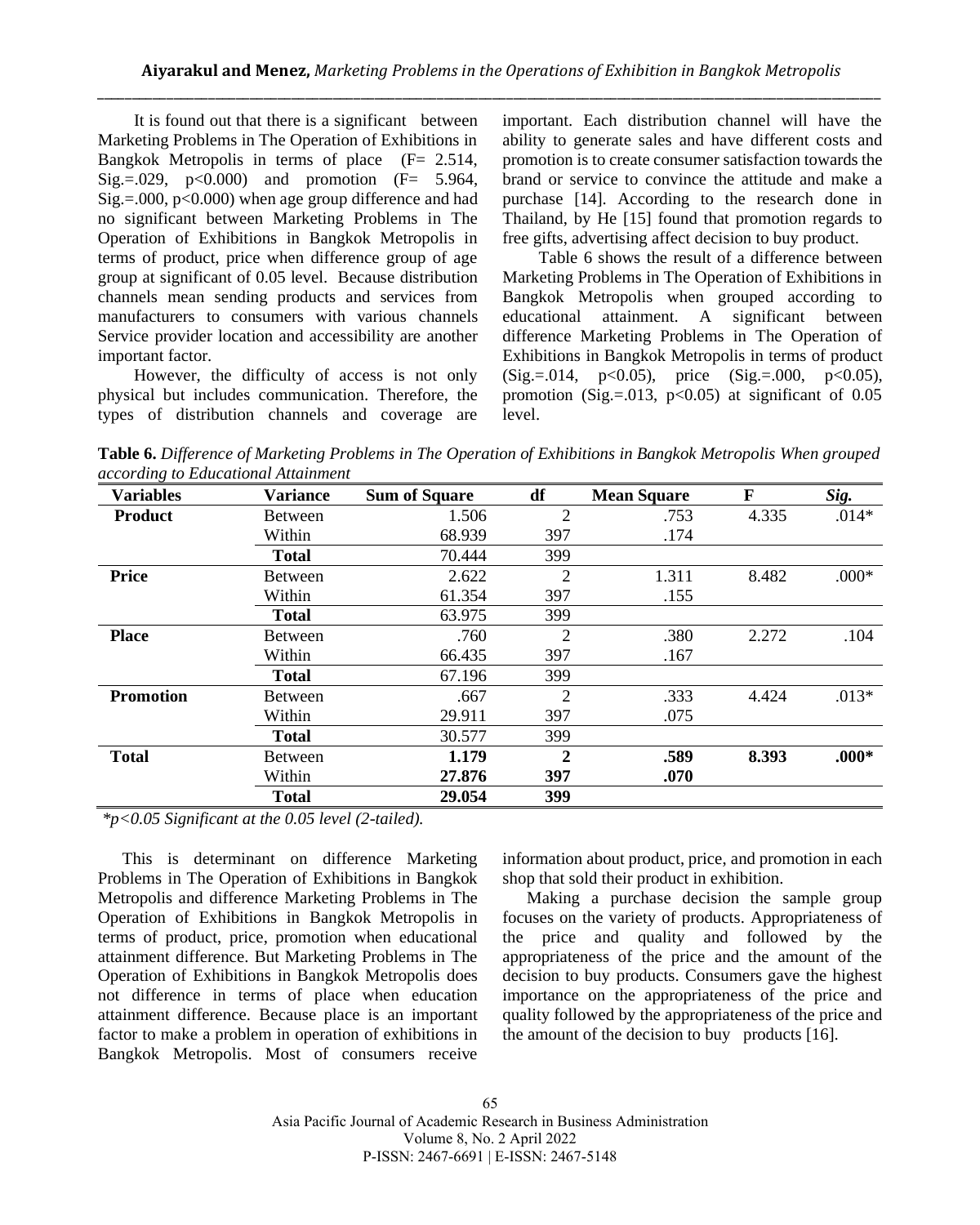| <b>Variables</b> | <b>Variance</b> | <b>Sum of Square</b> | df             | <b>Mean Square</b> | F      | Sig.    |
|------------------|-----------------|----------------------|----------------|--------------------|--------|---------|
| <b>Product</b>   | Between         | 3.890                | $\overline{2}$ | 1.945              | 11.603 | $.000*$ |
|                  | Within          | 66.554               | 397            | .168               |        |         |
|                  | <b>Total</b>    | 70.444               | 399            |                    |        |         |
| <b>Price</b>     | Between         | 6.120                | 2              | 3.060              | 20.998 | $.000*$ |
|                  | Within          | 57.855               | 397            | .146               |        |         |
|                  | <b>Total</b>    | 63.975               | 399            |                    |        |         |
| <b>Place</b>     | Between         | 1.514                | 2              | .757               | 4.576  | $.011*$ |
|                  | Within          | 65.682               | 397            | .165               |        |         |
|                  | <b>Total</b>    | 67.196               | 399            |                    |        |         |
| <b>Promotion</b> | Between         | 1.960                | $\overline{2}$ | .980               | 13.596 | $.000*$ |
|                  | Within          | 28.617               | 397            | .072               |        |         |
|                  | <b>Total</b>    | 30.577               | 399            |                    |        |         |
| <b>Total</b>     | Between         | 1.076                | $\mathbf{2}$   | .538               | 7.631  | $.001*$ |
|                  | Within          | 27.979               | 397            | .070               |        |         |
|                  | <b>Total</b>    | 29.054               | 399            |                    |        |         |

**Table 7.** *Difference of Marketing Problems in The Operation of Exhibitions when grouped according to Marital Status*

Table 7 shows a difference between Purchase Decisions for Dietary Supplements of Consumers in Thailand when grouped according to marital status. A significant difference between difference Marketing Problems in The Operation of Exhibitions in Bangkok Metropolis when difference group of marital status and found that had significant between marital status and in terms of product (Sig.=.000,  $p<0.05$ ), price (Sig.=.000,  $p<0.05$ ), place (Sig.=.011,  $p<0.05$ ) and promotion  $(Sig. = 000, p<0.05)$  when difference group of marital status at significant of 0.05 level.

This research shows that differences in Marketing Problems in The Operation of Exhibitions in Bangkok Metropolis of consumer when difference group of marital status and difference Marketing Problems in The Operation of Exhibitions in Bangkok Metropolis of consumer in terms of product, price place and promotion when difference group of marital status. According to the research done Thailand. According to Thitapa [17] found that consumers pay more attention to the benefits that are worth the money they pay. Reasonable price for quality, reasonable price with quantity and the product has many levels to purchase.

**Table 8.** *Difference of Marketing Problems in The Operation of Exhibitions when grouped according to Income per Month* 

| <b>Variables</b> | <b>Variance</b> | <b>Sum of Square</b> | df  | <b>Mean Square</b> | F     | Sig.    |
|------------------|-----------------|----------------------|-----|--------------------|-------|---------|
| <b>Product</b>   | <b>Between</b>  | 4.511                | 5   | .902               | 5.391 | $.000*$ |
|                  | Within          | 65.934               | 394 | .167               |       |         |
|                  | <b>Total</b>    | 70.444               | 399 |                    |       |         |
| <b>Price</b>     | <b>Between</b>  | 3.974                | 5   | .795               | 5.219 | $.000*$ |
|                  | Within          | 60.001               | 394 | .152               |       |         |
|                  | <b>Total</b>    | 63.975               | 399 |                    |       |         |
| <b>Place</b>     | <b>Between</b>  | 2.026                | 5   | .405               | 2.450 | $.033*$ |
|                  | Within          | 65.169               | 394 | .165               |       |         |
|                  | <b>Total</b>    | 67.196               | 399 |                    |       |         |
| <b>Promotion</b> | <b>Between</b>  | 1.237                | 5   | .247               | 3.323 | $.006*$ |
|                  | Within          | 29.340               | 394 | .074               |       |         |
|                  | <b>Total</b>    | 30.577               | 399 |                    |       |         |
| <b>Total</b>     | <b>Between</b>  | 1.347                | 5   | .269               | 3.831 | $.002*$ |
|                  | Within          | 27.707               | 394 | .070               |       |         |

Asia Pacific Journal of Academic Research in Business Administration Volume 8, No. 2 April 2022 P-ISSN: 2467-6691 | E-ISSN: 2467-5148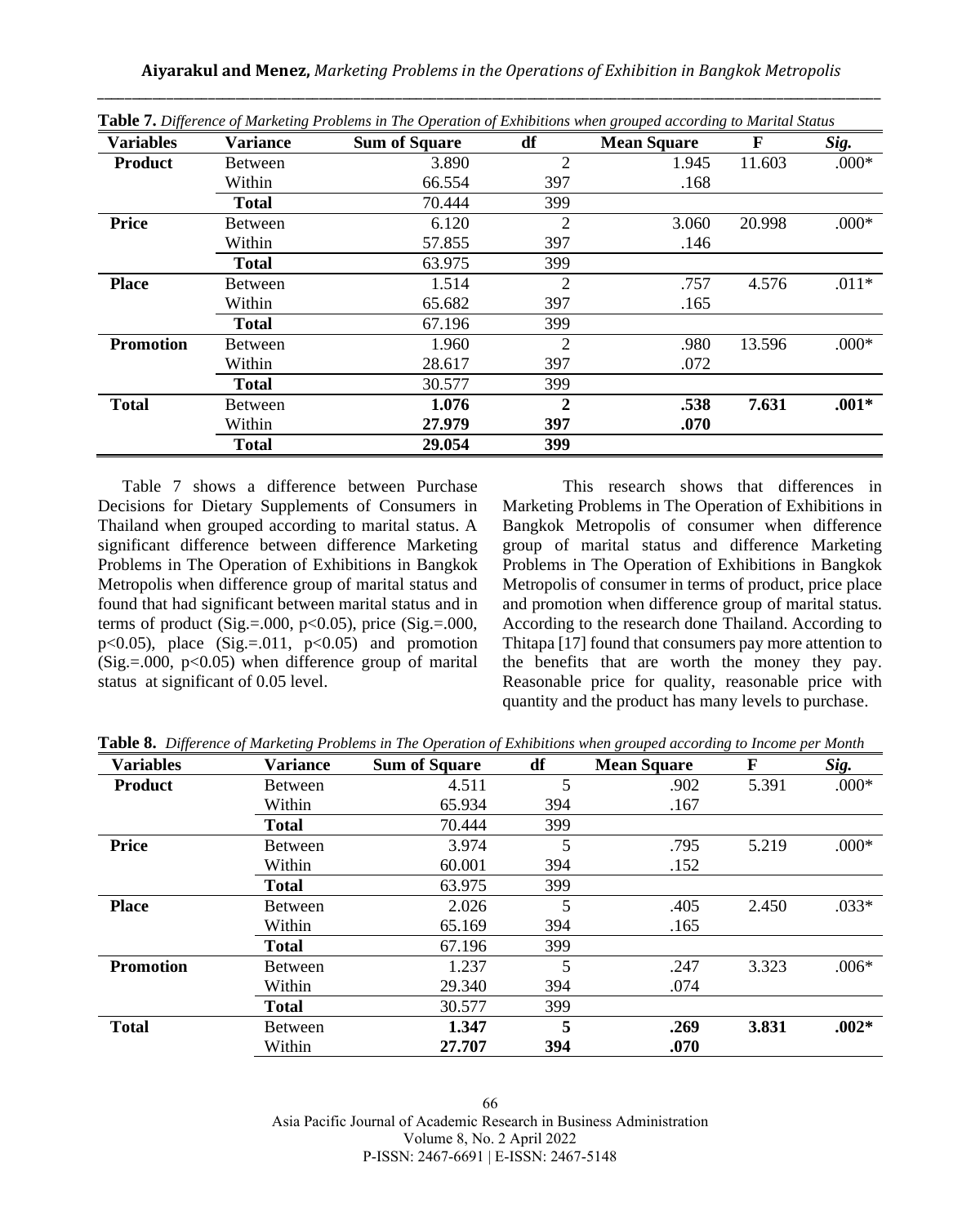Table 8 shows the result of a difference between of the level of Marketing Problems in The Operation of Exhibitions in Bangkok Metropolis when grouped according to income per month. A significant difference between income per month of consumer and Marketing Problems (Sig.=. $0.002$ , p< $0.05$ ) and found had significant difference between income per month of consumer and

Marketing Problems in The Operation of Exhibitions in terms of product (Sig.=. $027$  p<0.05), price (Sig.= $.027$ ) p $<0.05$ ), place (Sig.=.033, p $<0.05$ ) and promotion  $(Sig. = 000, p<0.05)$  when income per month difference at significant of 0.05 level. According to Ackaradejruangsri [18] the average monthly income is related to the decision to buy the product.

**Table 9.** *Correlation between Marketing Problems in The Operation of Exhibitions in Bangkok Metropolis and Supporting Factors*

| <b>Variables</b>                        |     |          |          | <b>Correlation coefficients</b> |          |          |          |
|-----------------------------------------|-----|----------|----------|---------------------------------|----------|----------|----------|
|                                         | (Y) | (X)      | (X1)     | (X2)                            | (X3)     | (X4)     | (X5)     |
| <b>Marketing Problems in The</b>        |     | $.351**$ | $-.069$  | $.267*$                         | $.386**$ | $.223**$ | $.304**$ |
| <b>Operation of Exhibitions in</b>      |     | (.000)   | (.171)   | (.000)                          | (.000)   | (.000)   | (.000)   |
| <b>Bangkok Metropolis (Y)</b>           |     |          |          |                                 |          |          |          |
| <b>Supporting factors</b><br><b>(X)</b> |     |          | $.564**$ | $.680**$                        | $.666**$ | $.819**$ |          |
|                                         |     |          | (.000)   | (.000)                          | (0.000)  | (.006)   | $601**$  |
|                                         |     |          |          |                                 |          |          | (.000)   |
| -Advertising $(X1)$                     |     |          |          | .023                            | $.168**$ | $.450**$ | $.331**$ |
|                                         |     |          |          | (.649)                          | (.001)   | (.000)   | (.006)   |
| -Sale promotions $(X2)$                 |     |          |          |                                 | $.346**$ | .753     | $.152**$ |
|                                         |     |          |          |                                 | (.000)   | $***$    | (.002)   |
|                                         |     |          |          |                                 |          | (.000)   |          |
| -Public relation $(X3)$                 |     |          |          |                                 |          | $.385**$ | $.232**$ |
|                                         |     |          |          |                                 |          | (.000)   | (0.000)  |
| - Personal selling (X4)                 |     |          |          |                                 |          |          | $.221**$ |
|                                         |     |          |          |                                 |          |          | (000)    |
| - Direct Marketing (X5)                 |     |          |          |                                 |          |          |          |
|                                         |     |          |          |                                 |          |          |          |

Table 9 presents the relationship between Marketing Problems in The Operation of Exhibitions in Bangkok Metropolis and supporting factors regards to advertising, sale promotion and public relation. There was correlated positive moderated association between Marketing Problems and supporting factors (*r*=.351) at significant 0.01 level. There were correlated positive weak association between Marketing Problems and sale promotion and personal selling and had no correlation between Marketing Problems and advertising at significant 0.01 level.

The correlation between the individual factors of supporting factors was found correlation positive strong association between supporting factors with advertising  $(r=0.564)$ , sale promotions  $(r=0.680)$ , Public relation (*r*=.666) Personal selling (*r*=.819) and Direct Marketing (*r*=.601) at significant 0.01 level, and there were correlation positive weak association between

advertising and public relation (*r*=.168), and public relation (r=.235) at significant 0.01.

There was correlation positive moderated association between advertising and Public relation (*r*=.450), and direct Marketing (*r*=.331), at significant 0.01 level and had no correlation between advertising and sale promotion at significant 0.01 level.

There are correlation positive moderate association between sale promotion and public relation  $(r=.346)$ , and there are correlation positive weak association between sale promotion and direct marketing (*r*=.152) and there are correlation positive strong association between sale promotion and personal selling (*r*=.753), at significant 0.01 level.

There are correlation positive moderate association between public relation and personal selling (*r*=.385), and there are correlation positive weak association between public relation and direct marketing (*r*=.232), at significant 0.01 level. There are correlation positive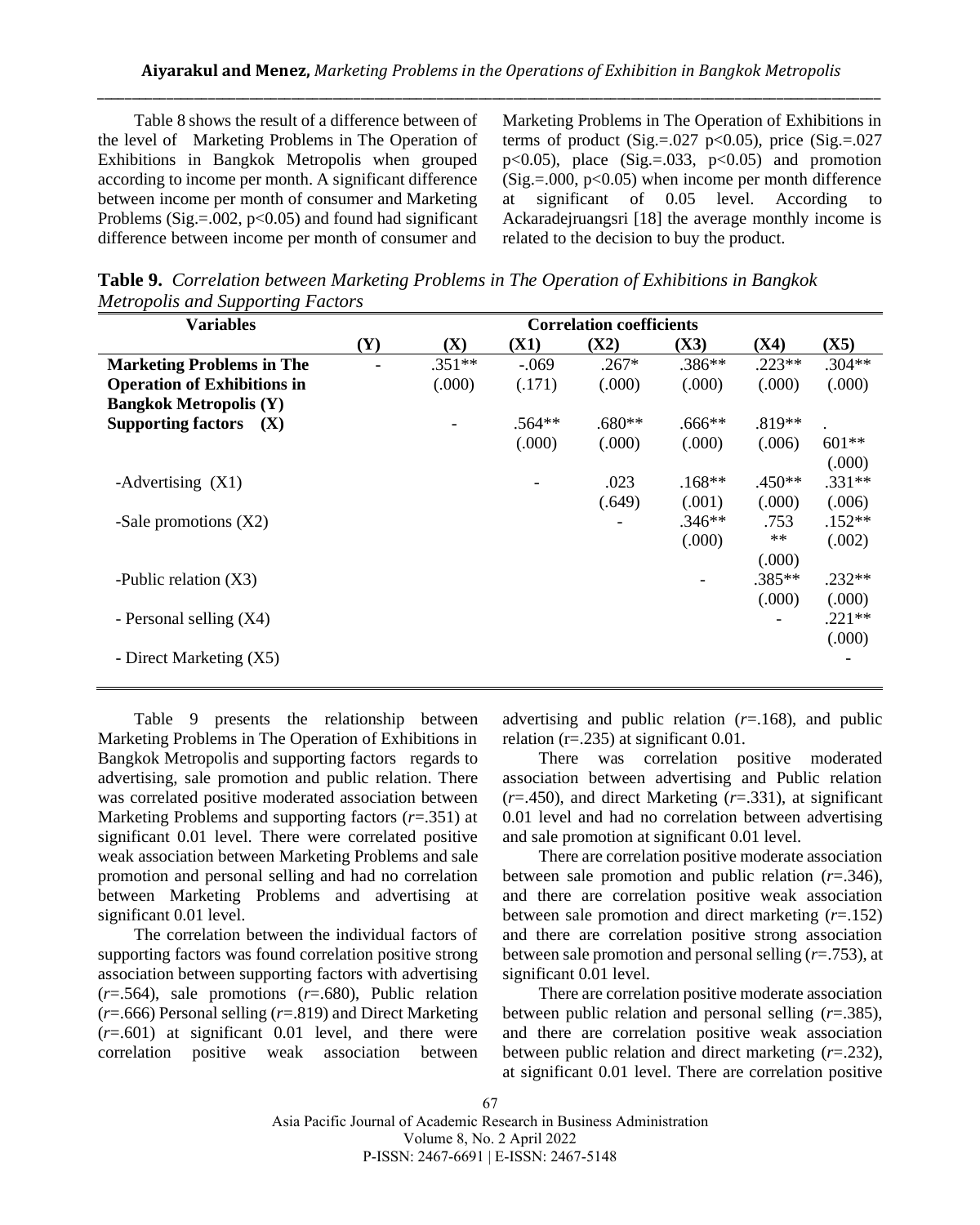moderate association between public relation and personal selling (*r*=.385), and there are correlation positive weak association between personal selling and direct marketing (*r*=.221), at significant 0.01 level. This study determine that overall supporting factors was correlate positive moderate association and Marketing Problems in The Operation of Exhibitions in Bangkok Metropolis.

| Table 10. Proposed Strategies Action Plan for Solve Marketing Problems |
|------------------------------------------------------------------------|
| in the operation of exhibitions in Bangkok Metropolis                  |

| <b>Key Result</b> | <b>Strategies</b>                                                                         | <b>Persons Involved</b>         |
|-------------------|-------------------------------------------------------------------------------------------|---------------------------------|
| Areas             |                                                                                           |                                 |
| Product           | 1. Providing products that are up-to-date in exhibition                                   | 1. Entrepreneurs                |
|                   | 2. Providing quality products for sale at exhibition                                      | 2. Various Suppliers            |
|                   | 3. Provide a shop with famous products and be accepted to display at                      | 3. Event Organizers             |
|                   | the exhibition.                                                                           |                                 |
| Price             | 1. Providing products that are suitable for quality                                       | Manufacturers                   |
|                   | 2. Providing entrepreneurs with diverse product prices                                    | <b>Suppliers</b><br>2.          |
|                   | 3. Providing manufacturers with similar product prices to other                           |                                 |
|                   | manufacturers that sell products at exhibition.                                           |                                 |
| Place/            | 1. Provide a convenient place to visit exhibition.                                        | 1. Event Organizers             |
| Distribution      | 2. Providing space for individual entrepreneurs to be convenient in<br>offering products. | 2. Venue Supplier               |
|                   | 3. Provide a place to display products that have enough parking space                     |                                 |
|                   | for visitors to exhibition.                                                               |                                 |
| promotion         | 1. Provide more publicity for the exhibition of products via public                       | 1. Marketing Team               |
|                   | relations.                                                                                | (both traditional and social    |
|                   | 2. Provide entrepreneurs who bring products to sell at exhibition and                     | media marketing)                |
|                   | more sales promotion.                                                                     | 2. Advertising agency if needed |
|                   | 3. Providing product presentations and introducing visitors by sellers                    | 3. Product trainers from the    |
|                   | with good knowledge of the product                                                        | companies                       |
|                   |                                                                                           | 4. Trained Sales personel       |

#### **CONCLUSION AND RECOMMENDATION**

The respondents were entrepreneur in five industry groups consist of manufacturing, service, agriculture and food and construction and real estate businesses. By capital, entrepreneurs Distribution of the respondents by capital are good enough to start

Respondents were consumers in Bangkok Thailand composed of female, 62.25% they were relatively age range 25–35-year-old, 39.25%, with married status 71.50% and hold bachelor degree certificate 72.25%, and income per month range 30,001- 40,000 baht, 57.50%, of the respondents. The result of level of supporting factors in terms of advertising, sale promotion, and influences and the level of Marketing Problems in the Operation of Exhibitions in Bangkok Metropolis in terms of product, price, place and promotion were Strongly Agreed. Results of comparison on Marketing Problems in The Operation of Exhibitions in Bangkok Metropolis had significant with difference group of sex, marital status and income per month while had no significant with age group at significant level of 0.05. The result of Pearson correlation coefficient between Marketing Problems in The Operation of Exhibitions in Bangkok Metropolis and supporting factors found correlated positive moderate association with supporting factors at significant 0.01 level and there are correlated positive moderate association between Marketing Problems in The Operation of Exhibitions in Bangkok Metropolis in terms of public relation and direct marketing at significant 0.01. There are correlated positive weak association between Marketing Problems in The Operation of Exhibitions in Bangkok Metropolis in terms of sale promotion and personal selling at significant 0.01.

For marketing Exhibitors, this research is useful for assessing Marketing Problems in The Operation of Exhibitions in Bangkok to solve marketing problems. Organizer may consider efficiency of Marketing Strategy in the Operation of Exhibition. They may improve strategies to encourage entrepreneurs to